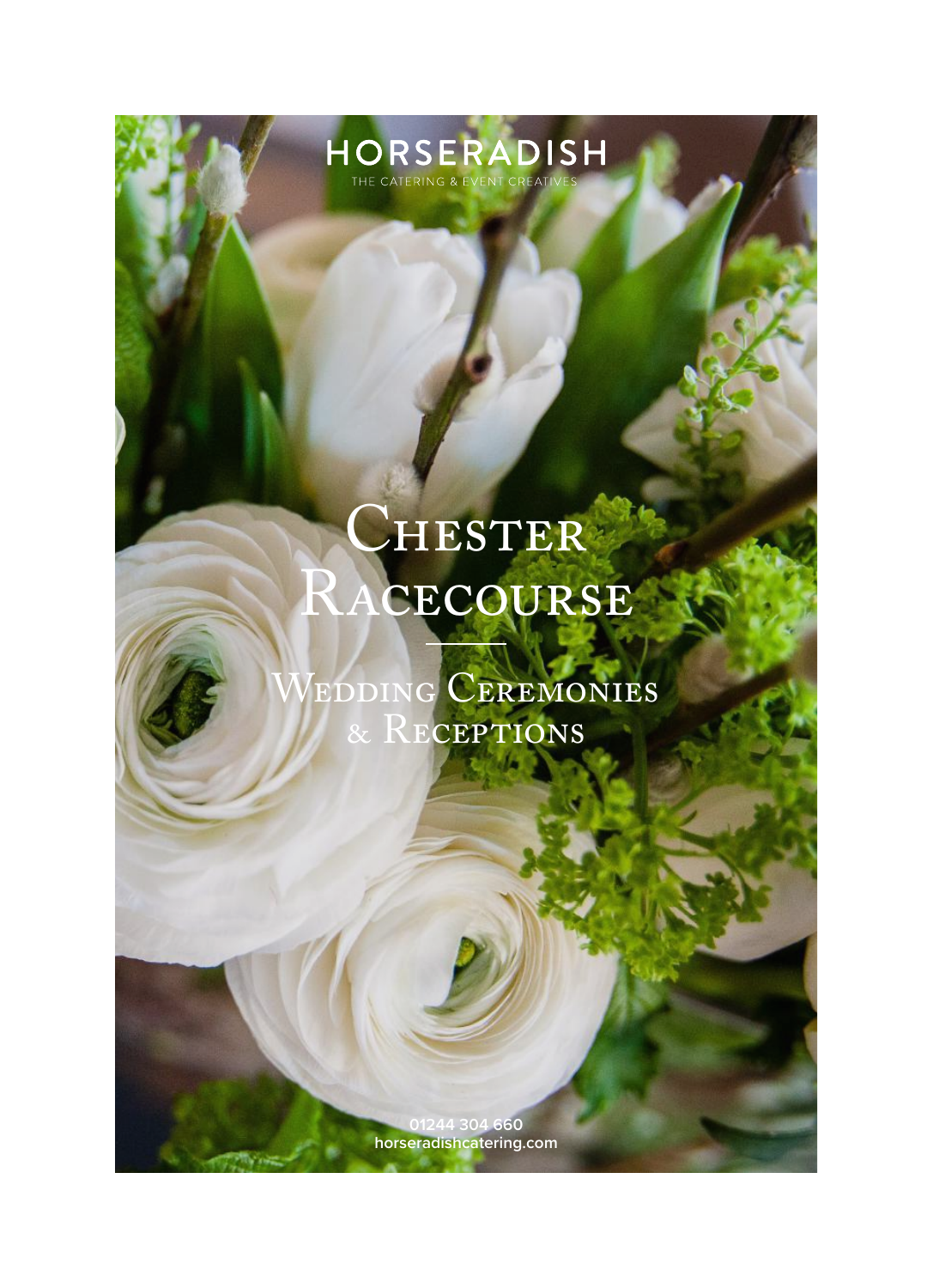

# **INTRODUCTION**

Nestled on the edge of Chester's city walls lies Chester Racecourse. A picturesque setting, rich in heritage and set in over thirty acres of breath-taking green space. Flanked by the River Dee, the racecourse provides the perfect backdrop to a truly magical day.

Chester Racecourse is known as the Roodee and according to official records is the oldest racecourse still in use in England, with horse racing at Chester dating back to the early sixteenth century. The racecourse's historical iconic façade is complimented by contemporary interiors and surrounded by beautifully manicured lawns. Chester Racecourse has its own on-site hotel; Holiday Inn Express and ample parking, taking away any of your guests' worries.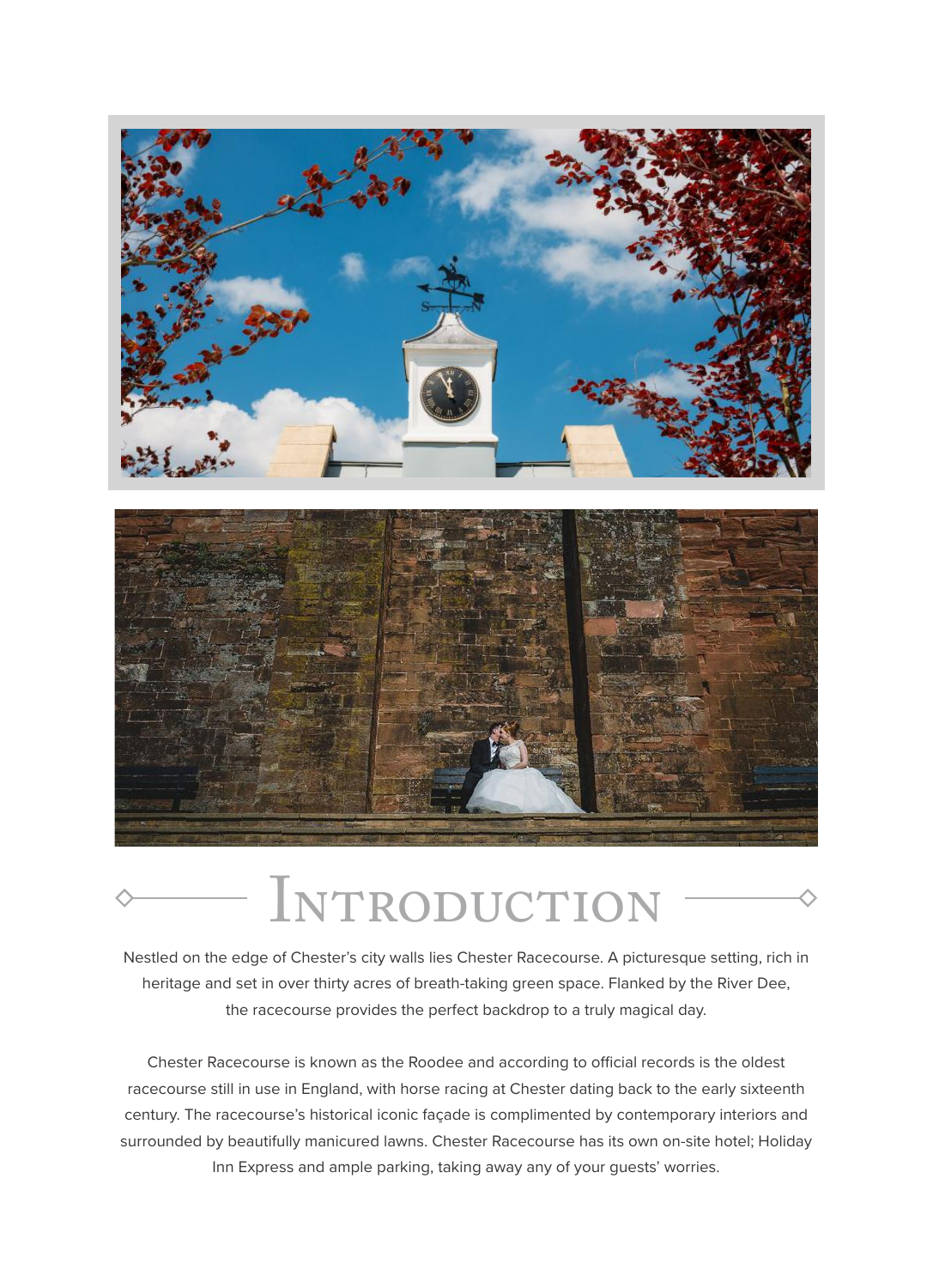# WEDDINGS, CIVIL CEREMONIES-& Partnerships

The Racecourse is licensed to conduct civil ceremonies and has a whole host of bright function spaces for the occasion.

All ceremony rooms include:

- A beautiful space for your ceremony
- $\Diamond$  A wedding coordinator to help create your perfect day
- $\Diamond$  Fantastic photographic opportunities
- Master of ceremonies
- $\Diamond$  Free parking for your quests

| THE LEVERHULME STAND THE PADDOCK ROOMS |              | THE LONG ROOM | THE PAVILION SUITE |
|----------------------------------------|--------------|---------------|--------------------|
| FROM $\epsilon$ 200                    | £300         | £400          | £750               |
| CAPACITY 30-150                        | CAPACITY 150 | CAPACITY 200  | CAPACITY 600       |

Registrar fees are not included in the prices and must be arranged separately.